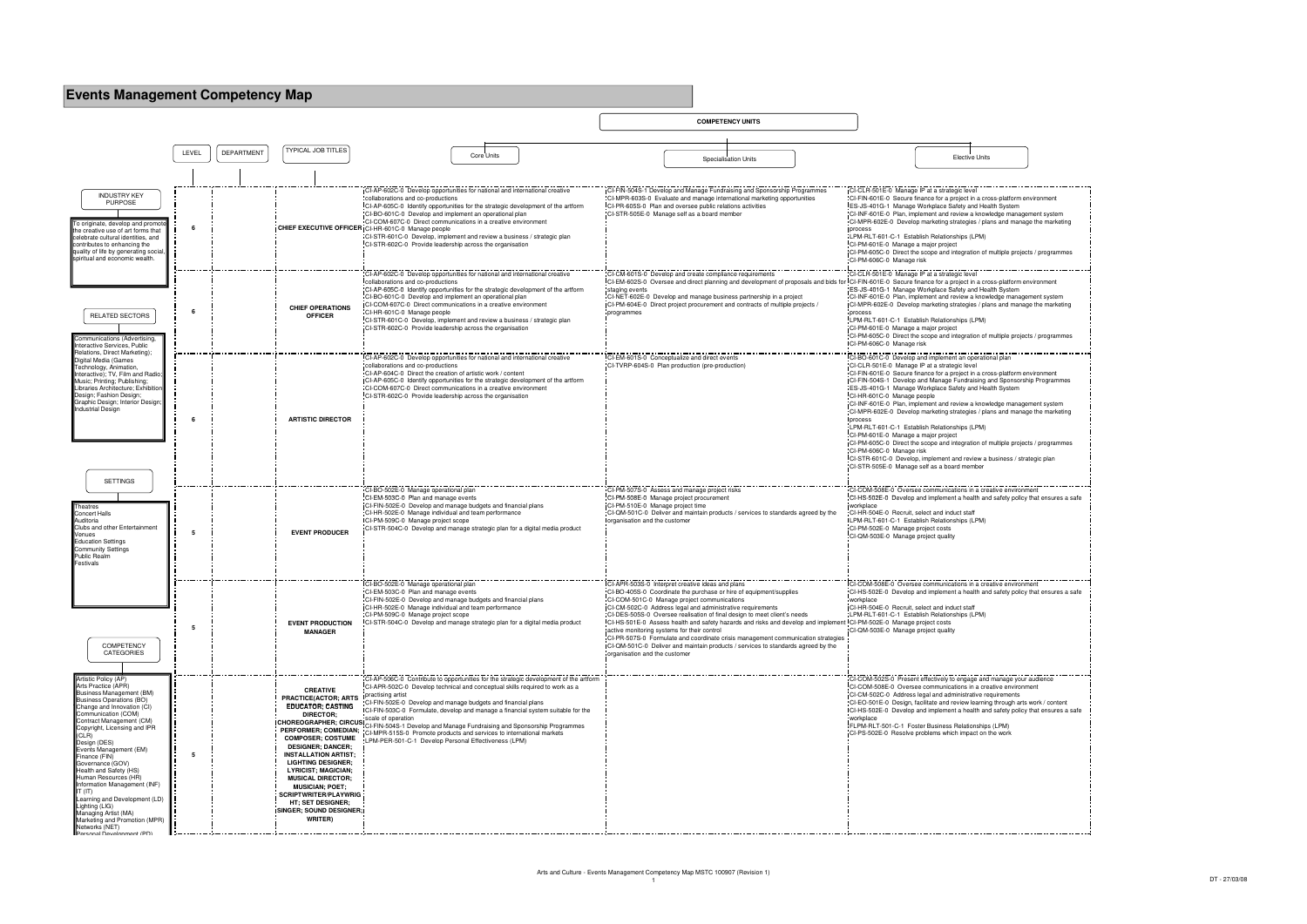## **Events Management Competency Map**



| 5                                                                                                        |
|----------------------------------------------------------------------------------------------------------|
| the business plan                                                                                        |
| e effective working of individuals and                                                                   |
| i coaching                                                                                               |
| the work<br>ement processes to a project                                                                 |
|                                                                                                          |
|                                                                                                          |
| eatre                                                                                                    |
|                                                                                                          |
| Arts                                                                                                     |
|                                                                                                          |
| the business plan                                                                                        |
| e effective working of individuals and                                                                   |
| ı coaching                                                                                               |
| the work<br>ement processes to a project                                                                 |
|                                                                                                          |
| eative environment<br>engagement strategies<br>gh arts work / content<br>place and comply with emergency |
| Relations (LPM)                                                                                          |
| the work                                                                                                 |
|                                                                                                          |
|                                                                                                          |
|                                                                                                          |
|                                                                                                          |
|                                                                                                          |